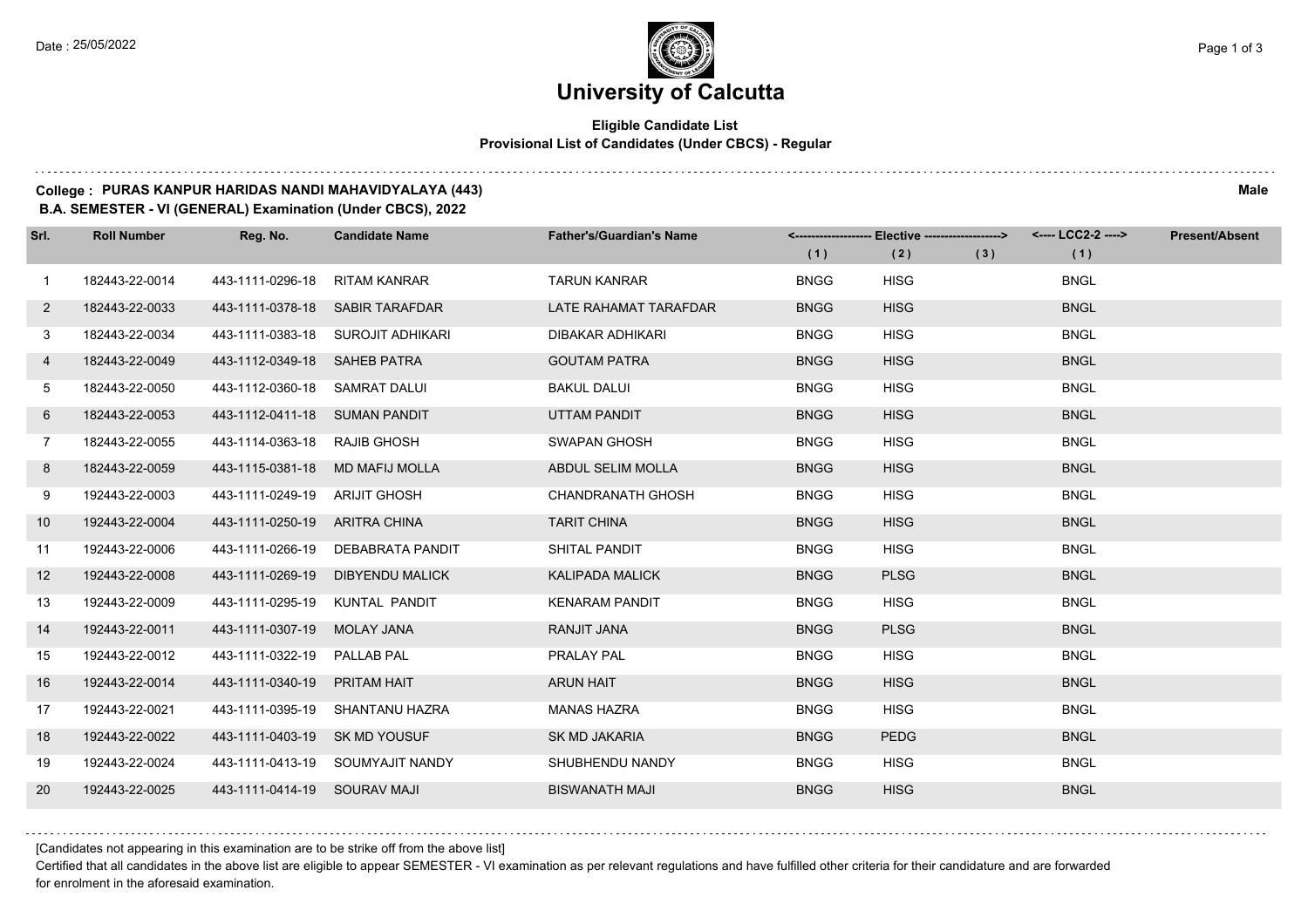## **University of Calcutta**

### **Eligible Candidate List Provisional List of Candidates (Under CBCS) - Regular**

#### **College : PURAS KANPUR HARIDAS NANDI MAHAVIDYALAYA (443) Male**

**B.A. SEMESTER - VI (GENERAL) Examination (Under CBCS), 2022**

| Srl. | <b>Roll Number</b> | Reg. No.                       | <b>Candidate Name</b>               | <b>Father's/Guardian's Name</b> | (1)         | <-------------------- Elective -------------------><br>(2) | (3) | (1)         | <b>Present/Absent</b> |
|------|--------------------|--------------------------------|-------------------------------------|---------------------------------|-------------|------------------------------------------------------------|-----|-------------|-----------------------|
| 21   | 192443-22-0026     |                                | 443-1111-0415-19 SOUVIK CHAKRABORTY | SHYAMAL CHAKRABORTY             | <b>BNGG</b> | <b>HISG</b>                                                |     | <b>BNGL</b> |                       |
| 22   | 192443-22-0027     | 443-1111-0417-19 SRIJAN PAL    |                                     | <b>DIPAK PAL</b>                | <b>BNGG</b> | <b>HISG</b>                                                |     | <b>BNGL</b> |                       |
| 23   | 192443-22-0028     | 443-1111-0420-19 SUBHA PAUL    |                                     | <b>UJJAL PAUL</b>               | <b>BNGG</b> | <b>PLSG</b>                                                |     | <b>BNGL</b> |                       |
| 24   | 192443-22-0029     | 443-1111-0421-19 SUBRATA MALIK |                                     | <b>SUBHASH MALIK</b>            | <b>BNGG</b> | <b>HISG</b>                                                |     | <b>BNGL</b> |                       |
| 25   | 192443-22-0031     | 443-1111-0424-19 SUDIP PANDIT  |                                     | UTTAM PANDIT                    | <b>BNGG</b> | <b>PLSG</b>                                                |     | <b>BNGL</b> |                       |
| 26   | 192443-22-0032     |                                | 443-1111-0438-19 SUVANKAR GHOSH     | <b>SHAMBHU GHOSH</b>            | <b>BNGG</b> | <b>PEDG</b>                                                |     | <b>BNGL</b> |                       |
| 27   | 192443-22-0033     | 443-1111-0445-19 TUHIN DAS     |                                     | MRITYUNJOY DAS                  | <b>BNGG</b> | <b>HISG</b>                                                |     | <b>BNGL</b> |                       |
| 28   | 192443-22-0034     | 443-1112-0233-19 AKASH ROY     |                                     | <b>TARUN ROY</b>                | <b>BNGG</b> | <b>HISG</b>                                                |     | <b>BNGL</b> |                       |
| 29   | 192443-22-0036     | 443-1112-0236-19 AMIT HAMBIR   |                                     | <b>MURARI HAMBIR</b>            | <b>BNGG</b> | <b>HISG</b>                                                |     | <b>BNGL</b> |                       |
| 30   | 192443-22-0037     | 443-1112-0257-19 AVIJIT MALICK |                                     | <b>KHOKAN MALICK</b>            | <b>BNGG</b> | <b>PEDG</b>                                                |     | <b>BNGL</b> |                       |
| 31   | 192443-22-0038     | 443-1112-0260-19 BIJOY BAGANI  |                                     | SONATAN BAGANI                  | <b>BNGG</b> | <b>HISG</b>                                                |     | <b>BNGL</b> |                       |
| 32   | 192443-22-0039     | 443-1112-0261-19 CHANDAN ROY   |                                     | <b>ANANDA ROY</b>               | <b>BNGG</b> | <b>PLSG</b>                                                |     | <b>BNGL</b> |                       |
| 33   | 192443-22-0040     | 443-1112-0270-19 DIP BAG       |                                     | <b>LAL MOHAN BAG</b>            | <b>BNGG</b> | <b>HISG</b>                                                |     | <b>BNGL</b> |                       |
| 34   | 192443-22-0041     | 443-1112-0271-19 DWIP PAKHIRA  |                                     | <b>ASTOM PAKHIRA</b>            | <b>BNGG</b> | <b>PLSG</b>                                                |     | <b>BNGL</b> |                       |
| 35   | 192443-22-0043     | 443-1112-0279-19 HEMANTA ROY   |                                     | ARABINDA ROY                    | <b>BNGG</b> | <b>HISG</b>                                                |     | <b>BNGL</b> |                       |
| 36   | 192443-22-0049     | 443-1113-0439-19 SUVENDU TUDU  |                                     | <b>BIJOY KUMAR TUDU</b>         | <b>BNGG</b> | <b>PEDG</b>                                                |     | <b>BNGL</b> |                       |
| 37   | 192443-22-0050     | 443-1114-0263-19 CHINMOY PAUL  |                                     | KINSHUK PAUL                    | <b>BNGG</b> | <b>PLSG</b>                                                |     | <b>BNGL</b> |                       |
| 38   | 192443-22-0051     | 443-1114-0339-19               | <b>PRATAP BAGUI</b>                 | ANUP KUMAR BAGUI                | <b>BNGG</b> | <b>HISG</b>                                                |     | <b>BNGL</b> |                       |
| 39   | 192443-22-0052     | 443-1114-0361-19 RAKESH HAIT   |                                     | NISHIKANTA HAIT                 | <b>BNGG</b> | <b>HISG</b>                                                |     | <b>BNGL</b> |                       |
| 40   | 192443-22-0053     |                                | 443-1114-0386-19 SAMIRAN MARICK     | PRASANTA MARICK                 | <b>BNGG</b> | <b>HISG</b>                                                |     | <b>BNGL</b> |                       |

[Candidates not appearing in this examination are to be strike off from the above list]

Certified that all candidates in the above list are eligible to appear SEMESTER - VI examination as per relevant regulations and have fulfilled other criteria for their candidature and are forwarded for enrolment in the aforesaid examination.